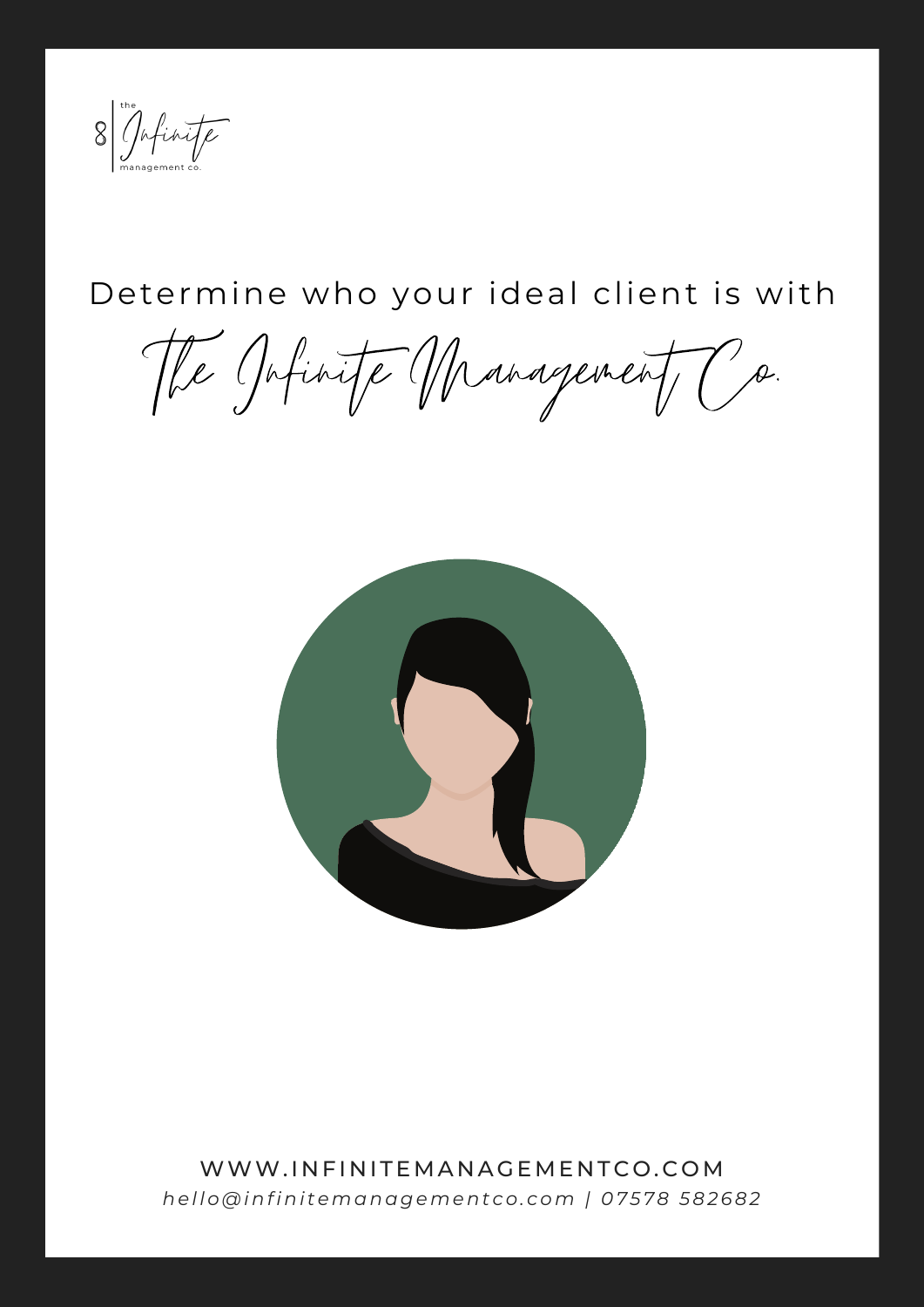Customer Avatar Questionnaire

### 1. Demographics

*Section one is really getting to know who exactly your ideal client is. Answer the following questions in as much detail as you can...*

- *Male or female?*
- *Age range?*
- *Where do they live?*
- *Do they have children? Pets?*
- *Occupation?*
- *Annual income?*

#### 2. Goals/Values

*This section is all about what your client wants to achieve and what their core values are...*

- *What are their main goals?*
- *What are their commitments?*
- *What are their problems?*
- *What are their values?*
- *What is really important to them?*

#### 3. Behaviour

*Dive in deep about how your client lives...*

- *What is their lifestyle like?*
- *How often do they travel?*
- *How often would they use a service/product like yours?*
- *Are they a homeowner?*
- *What are their interests, their hobbies?*

WWW.INFINITEMANAGEMENTCO.COM *hel lo@infini temanagement co. com | 07 5 78 582682*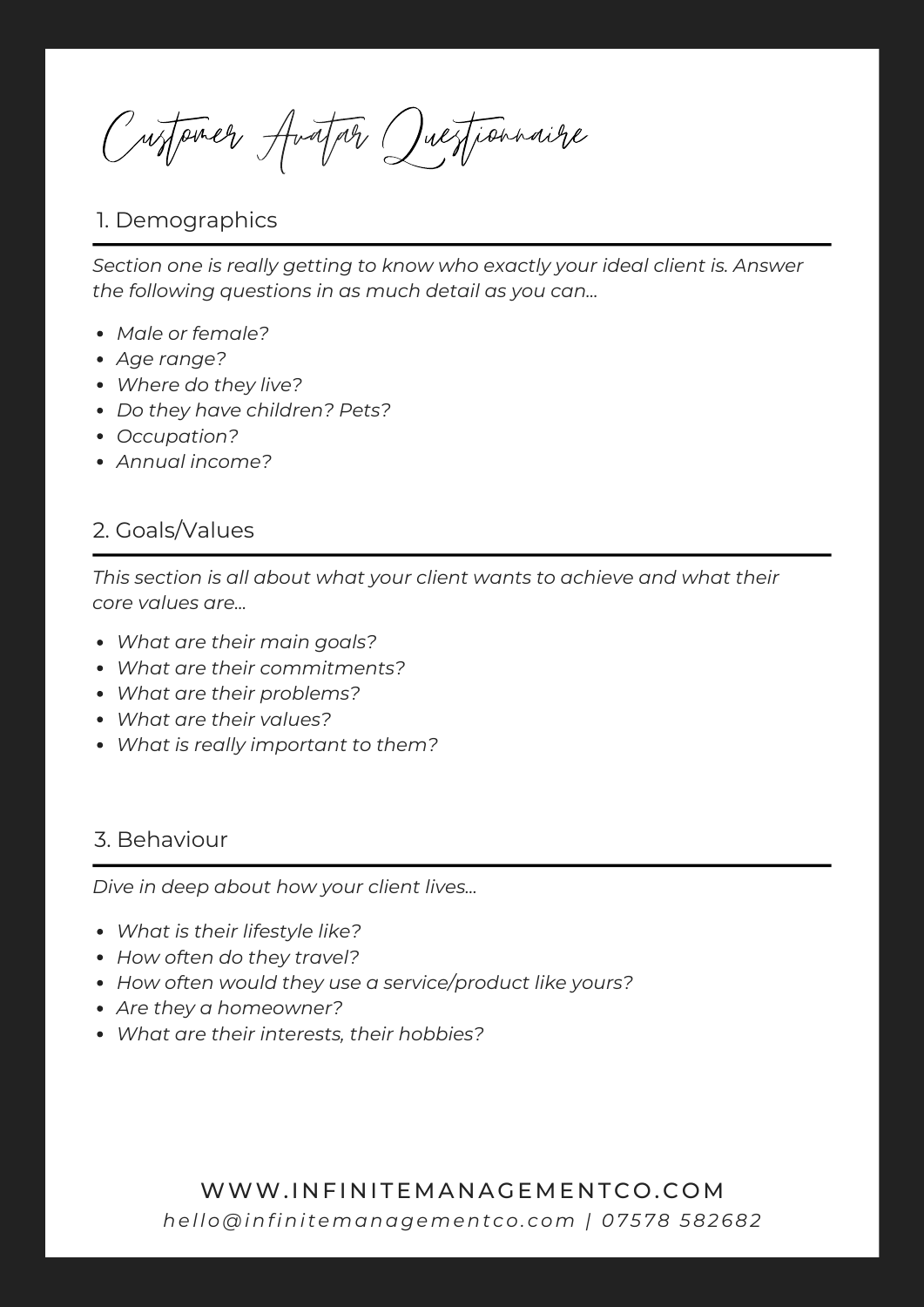Example Avatar Questionnaire

*This is an example of how detailed your answers should be. We've based this on a 'wedding venue' in Essex who are creating their customer avatar to get more weddings in the upcoming years*

#### 1. Demographics

- *Male & Female / couples*
- *Ages between 24-35*
- *The South East of England, particularly Essex.*
- *1-2 Children - probably have a dog or cat*
- *Working in a entry or managerial role earning between £18-25k per per year. Around £40k HH (House hold)*

## 2. Goals/Values

- *What are their main goals? Finding a wedding venue that suits their requirements. Looking for somewhere with a friendly event manager and a flexible attitude. Want to get married within the next two years, while keeping costs as low as possible. Sticking to budget, while finding a venue that 'has it all'*
- *What are their problems? Finding it hard to find a venue that suits all of their needs. Not many venues are child/dog friendly. Not many venues allow you to bring your own catering. Can't find a venue that they like that's local, or that has accommodation.*
- *What are their values? Probably family focused, want the children to be involved. Might be intent on lowering their carbon footprint.*

#### 3. Behaviour

- *What is their lifestyle like? How often do they travel? Very busy and often on the go. If they aren't working, they're probably doing chores and/or playing with the children. Like to travel, but don't get to do it so often now they've started a young family AND are planning a wedding*
- *How often would they use a service/product like yours? As a wedding venue, they would probably use our venue just once HOWEVER if they knew we also did engagement parties, christenings and more, they might use us for future events.*

# WWW.INFINITEMANAGEMENTCO.COM *hel lo@infini temanagement co. com | 07 5 78 582682*